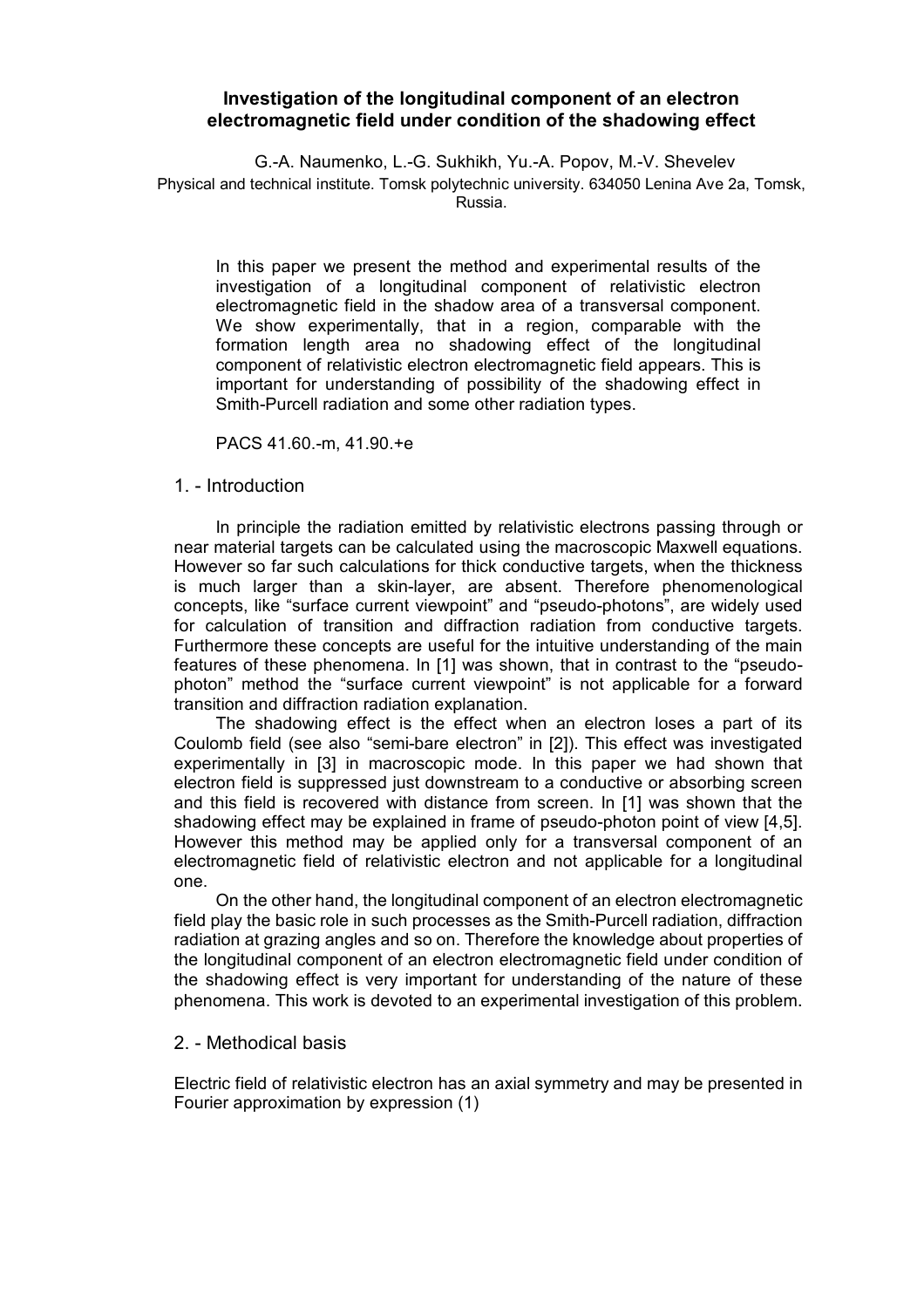$$
\vec{E}_e(\vec{\rho}, z, \lambda) = \begin{cases} \vec{E}_{\perp} \\ E_{\parallel} \end{cases} = \frac{2e}{\gamma \lambda \beta^2} e^{-i\frac{2\pi}{\lambda}z} \begin{bmatrix} \frac{\vec{\rho}}{\rho} K_1 \left( \frac{2\pi}{\gamma \lambda \beta} \rho \right) \\ -\frac{i}{\gamma} K_0 \left( \frac{2\pi}{\gamma \lambda \beta} \rho \right) \end{bmatrix},
$$
(1)

where  $E_e$  $\rightarrow$  is the electron electric strength vector, z is the coordinate of electron in direction of the electron motion in respect to a observation point,  $\vec{\rho}$  $\vec{o}$  is vector of observation point transversal coordinates, *E* is the longitudinal component of the electron electric strength vector and *E*  $\rightarrow$ is the transversal one,  $\lambda$  is the wavelength (  $\lambda = \frac{2\pi}{\pi}$  $=\frac{2\pi}{\omega}$ ,  $\omega$  is the Fourier approximation variable), *e* is the electron charge,  $\gamma$  is the Lorenz-factor,  $\beta$  is the electron velocity (light velocity is assumed to be equal 1),  $\,K_{_0}\,$  and  $\,K_{_1}\,$  are Bessel functions.

We can see that relation 2 2  $\sim$   $\frac{2}{\pi}$  $E_{\scriptscriptstyle \parallel}^2=1$  $E_{_\perp}^2$  y  $\frac{1}{2} \approx \frac{1}{2}$  for relativistic electron is very small (for  $\gamma = 12$ 

2 1 1  $\gamma^2$  144  $=\frac{1}{1+i}$ ). It seems that it is impossible to separate a longitudinal component over

a transversal one experimentally.



Fig. 1. - Scheme of backward transition radiation

However, let us consider next simple scheme (Fig. 1). An electric strength vector of backward transition radiation (BTR) from conductive target (or backward diffraction radiation (BDR) of electron moving through a small hole) may be presented using Kirhoff integral (2) (see [6]).

$$
\vec{E}(\vec{r}) = 2 \int_{S_1} (\vec{n} \times \vec{E}_e) \times grad'G da', \qquad (2)
$$

where  $G(\vec{r}, \vec{r})$  $(\vec{r}) = \frac{1}{4}$ 4  $G(\vec{r}, \vec{r}) = \frac{1}{4} \cdot \frac{e^{ikR}}{R}$  *R*  $(\vec{r}, \vec{r}) = \frac{1}{\sqrt{2\pi}} \cdot \frac{e^{ikR}}{R}$  is Green function of a target surface,  $\vec{n}$  is the vector perpendicular to the target surface normalized to the unit. Using (2) and (1) we may calculate the angular distribution of radiation intensity  $\big|\vec{E}\big|^2$  in radiation  $\ddot{\ }$ plane for  $\gamma = 12$  in far field zone as a function of the observation angle  $\theta$  (see case *a* in Fig. 2). We can see in this picture an asymmetry of the angular distribution. In order to clarify a cause of this asymmetry we neglect the longitudinal component *E* . In this case (Fig. 2 *b*) asymmetry disappears. In opposite case if we suppress the transversal component  $E_{\perp}$  (see Fig. 2*c*), the asymmetry is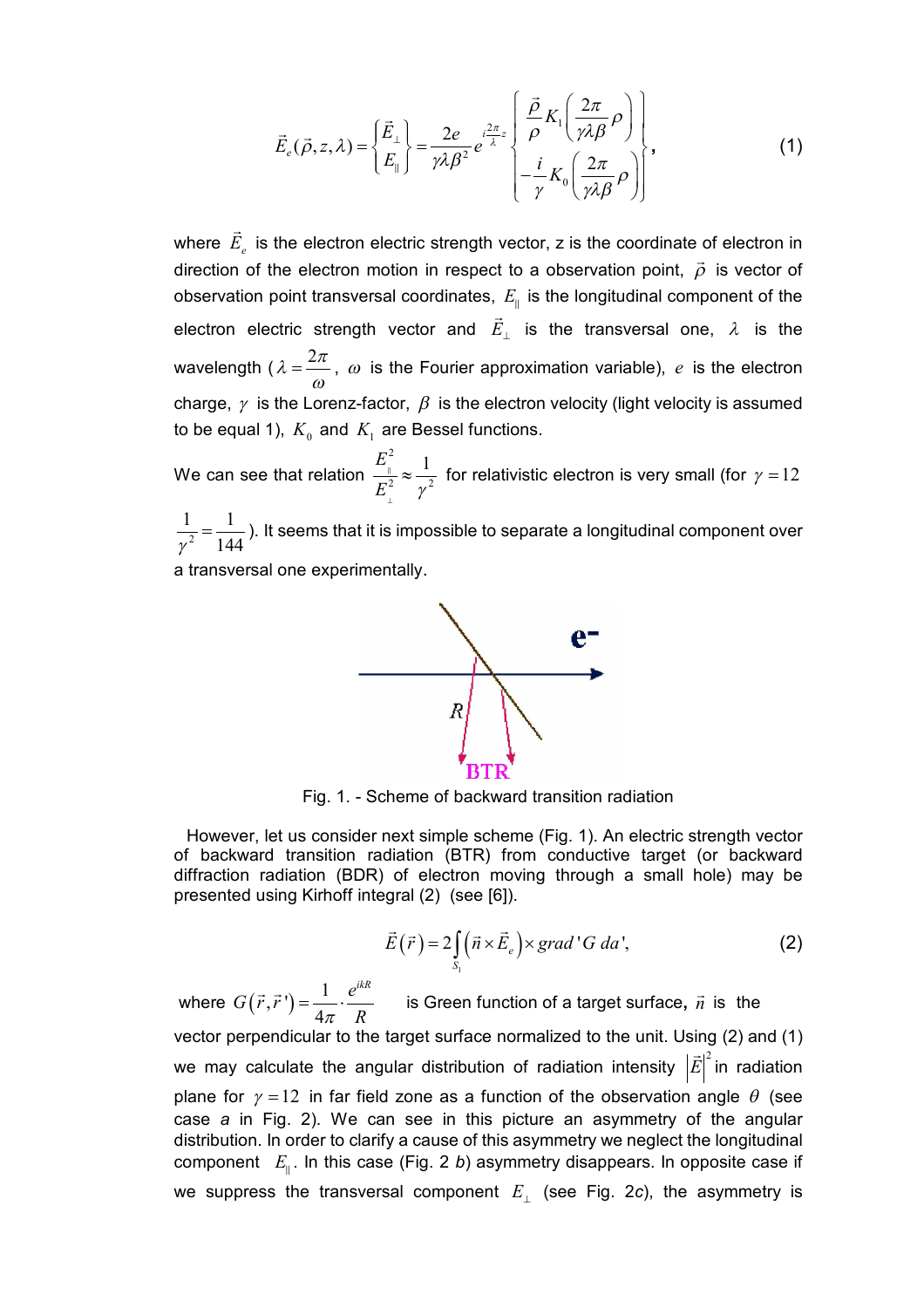enhanced markedly. I.e. the BTR (or BDR) asymmetry may be used as a sensitive tool for experimental investigation of the longitudinal component of an electron electric field strength.



Fig. 2. - BTR asymmetry.

## 3. - Experiment

One may argue that the radiation intensity in this wavelength region during the interaction of the electron field with the targets is negligible and not accessible for a measurement. However, this is not the case because of the coherent character of radiation. Actually if the number of electron in a bunch Ne>>1, the radiation intensity from the bunch may be presented as

$$
I_b \approx N_e^2 \cdot f^2 \left(\frac{\lambda}{\sigma}\right) \cdot I_e,
$$

where  $f\Big(\frac{\lambda}{\tau}\Big)$  $\left(\frac{\lambda}{\sigma}\right)$  is a form-factor of electron bunch,  $\sigma$  is the r.m.s. bunch length. For

$$
\lambda \gg \sigma
$$
  $f\left(\frac{\lambda}{\sigma}\right) \approx 1$  and  $I_b \approx N_e^2 \cdot I_e$  instead  $I_b \approx N_e \cdot I_e$ , which take place for

incoherent radiation. For the electron beam of microtron at Tomsk Nuclear Physics Institute with the parameters showing in Table 1

| Table 1. Election beam parameters. |                                |                  |                       |
|------------------------------------|--------------------------------|------------------|-----------------------|
| Electron energy                    | 6.1 MeV ( $v = 12$ ).          | Bunch period     | 380 psec              |
| Train duration                     | $\tau \approx 4$ usec          | Bunch population | $N_e = 6.10^8$        |
| Bunches in a train                 | $n_{h} \approx 1.6 \cdot 10^4$ | Bunch length     | $\sigma \approx 2$ mm |

Table 1. - Electron beam parameters.

the coherent radiation intensity for  $\lambda > 9$  mm is by 8 orders larger than incoherent one and has the power level  $\approx$ 1 Watt per steradian. It means one may investigate coherent radiation in this wavelength range without a problem.

The experiment was performed on the extracted electron beam of microtron of Tomsk Nuclear Physics Institute with parameters, shown in table 1. The electron beam is extracted from the vacuum chamber through the beryllium foil with the thickness of 40 um.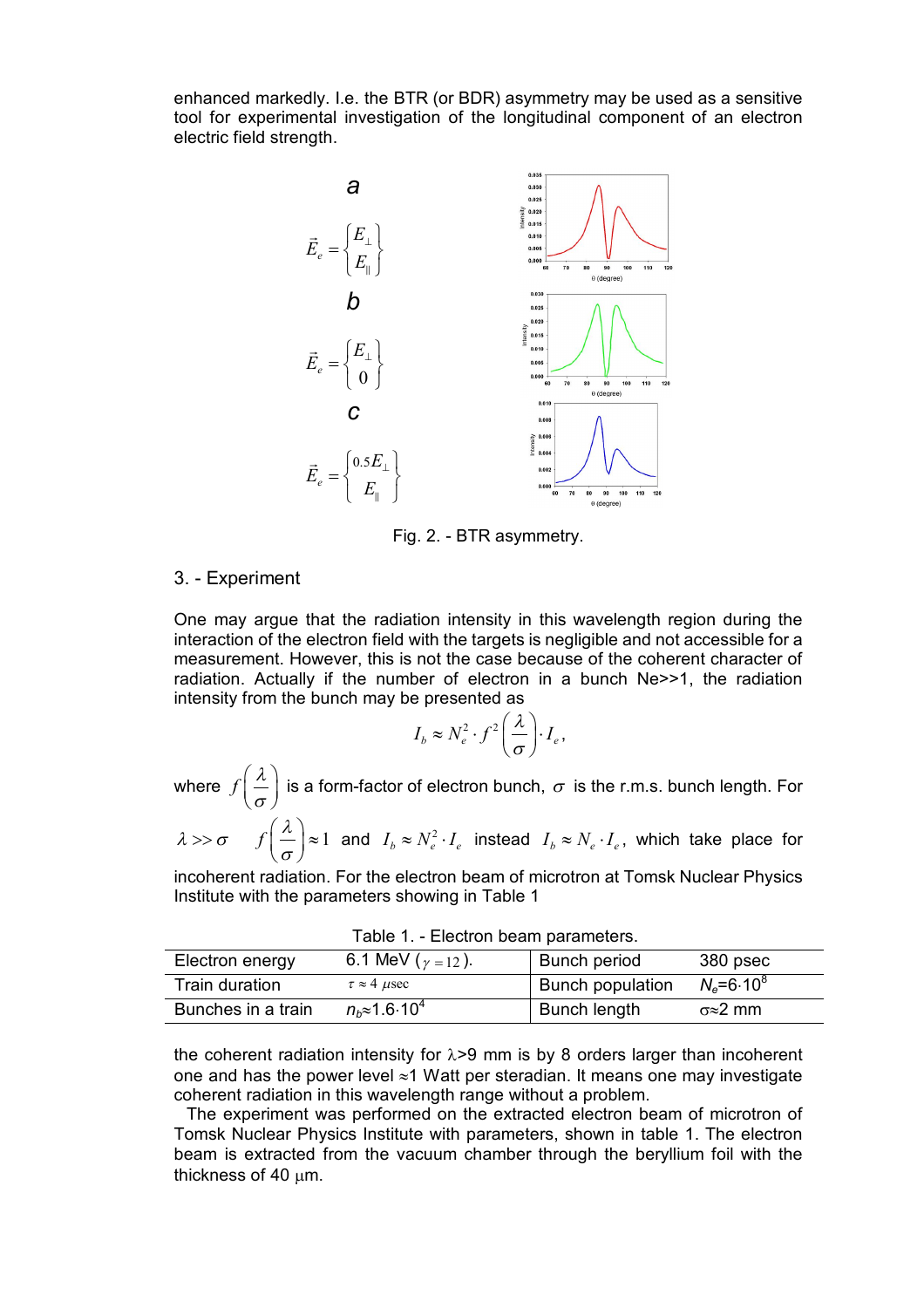For the radiation measurements we used the room temperature detector DP20M, with parameters described in [7]. Main elements of the detector are the low-threshold diode, broadband antenna and preamplifier. The detector efficiency in the wavelength region  $\lambda = 3~16$  mm is estimated as a constant with accuracy  $\pm$ 15%. The detector sensitivity is 0.3 V/mWatt. The beyond-cutoff wave-guide with  $\lambda_{\text{cut}}$ =17 mm was used to cut the accelerator RF system long wave background. The high frequency limit of wavelength interval is defined by bunch form-factor. This limit ( $\lambda_{min} \approx 9$  mm) was measured using discrete wave filters [8] and the spectrometer type of grating.

For measurement of the radiation angular distribution asymmetry we used the scheme sown in Fig. 3. The electron beam moves through the hole in absorbing screen.



Fig. 3. - Scheme of experiment.

The pseudo-photons of electron field, after shadowing by the screen, are reflected by thick conductive mirror with a hole for electron beam. Last process is a BDR. The mirror is pointed at the angle  $45^{\circ}$  to the electron beam direction. The minimum value of distance *L* is limited by the screen and mirror geometry. To exclude the prewave zone effect contribution (see [9]) the parabolic telescope was used for a BDR angular distribution measurement. This method was suggested and tested in [10] and allows us to measure an angular distribution coinciding with one in far field zone (at a distance >>  $\gamma^2 \lambda$ ). To exclude the transversal beam size contribution in BDR, the position of the conductive target was fixed and the distance *L* was varied by the varying of the absorber position.

The beam divergence caused by beryllium window  $(\approx 0.08 \text{ radian})$  limits the achievable distance between the absorber and a conductive target by the value  $L_{\text{max}} \approx 220$  mm because of an enhancement of the transversal beam size for large value of *L*. The measurements were performed with step 1 degree in angular distribution and with step 20 mm in distance *L*. The statistical error of measured radiation intensity is  $\sigma \approx 5\%$ . In Fig. 4 is shown the smoothed measured dependence of the radiation intensity on an observation angle  $\theta$  and distance  $L$ .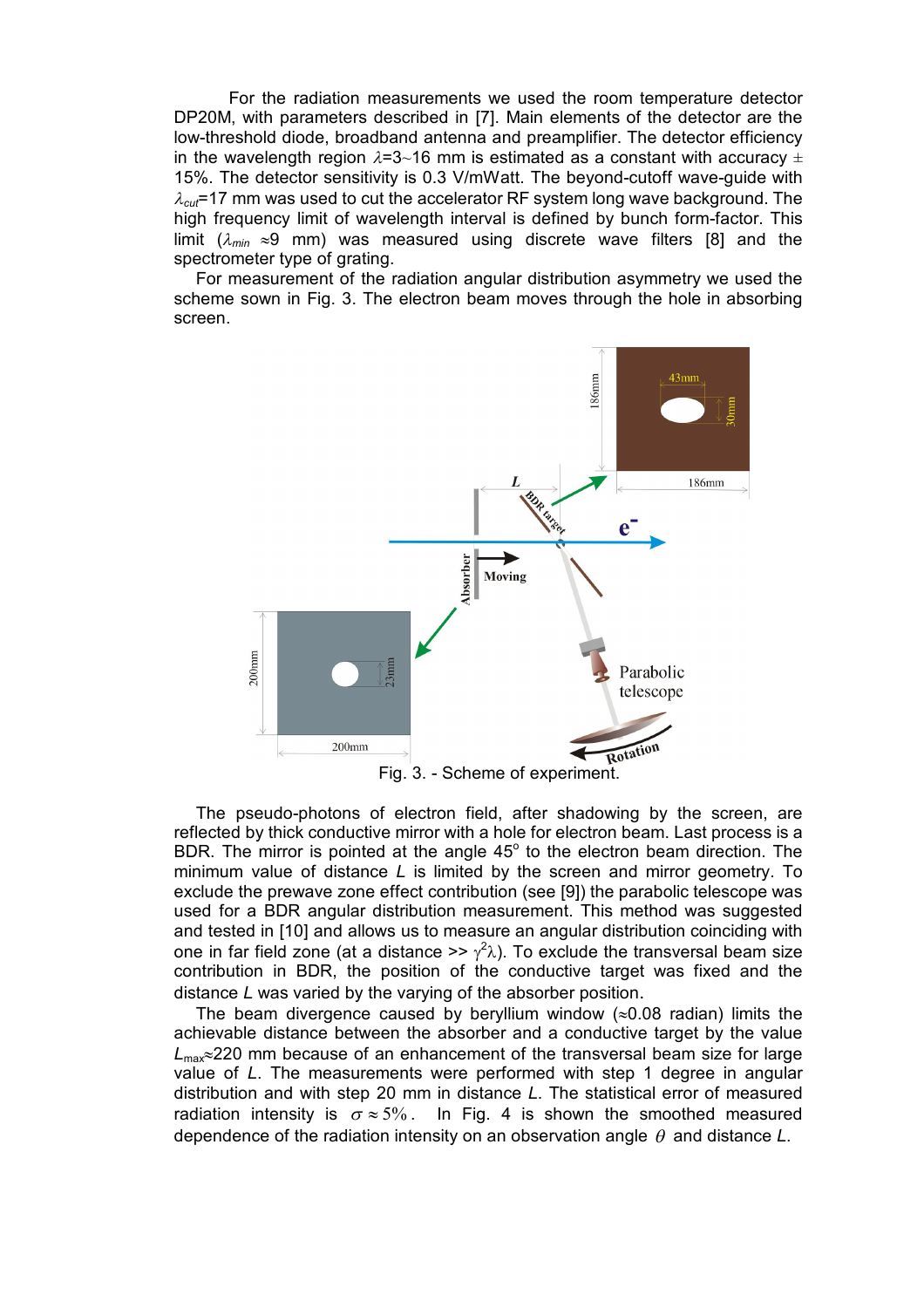

Fig. 4. - Smoothed experimental dependence of BDR.

Using this dependence we may obtain an asymmetry  $\eta = \frac{M_1 - M_2}{\sigma}$  $1 + \mu$  2  $M_1 - M_2$  $\eta = \frac{M_1 - M_2}{M_1 + M_2}$  $\ddot{}$  as a function of distance *L* (see Fig. 5), where  $M_1$  and  $M_2$  are the values of the radiation intensity in the left and right maximum of an angular distribution for a fixed value of *L*.



Fig. 5. - Asimmetry as a function of distance *L.*

As was shown above, due to  $\,E_{_{\|}}^2\ll E_{_{\bot}}^2\,$  the main contribution in the average radiation intensity ( $(M_1+M_2)/2$ ) is provided by transversal component of an electron field. Therefore we may expect, that the shadowing effect depend mainly on this component. To check this supposition we chose next model. Let us introduce in (1) the suppression factor  $\alpha$  , which depends on *L* (see (3)).

$$
\vec{E}_e(\vec{\rho}, z, \lambda) = \left\{ \frac{E_\perp}{E_\parallel} \right\} = \frac{2e}{\gamma \lambda \beta^2} e^{-i\frac{2\pi}{\lambda}z} \left\{ \frac{\vec{\rho}}{\rho} K_1 \left( \frac{2\pi}{\gamma \lambda \beta} \rho \right) \right\} - \frac{i}{\gamma} K_0 \left( \frac{2\pi}{\gamma \lambda \beta} \rho \right) \right\}
$$
(3)

From (3) for  $E_{\parallel}^2 \ll E_{\perp}^2$  (as was shown above),

$$
(M_1 + M_2)/2 \sim q\alpha^2, \qquad (4)
$$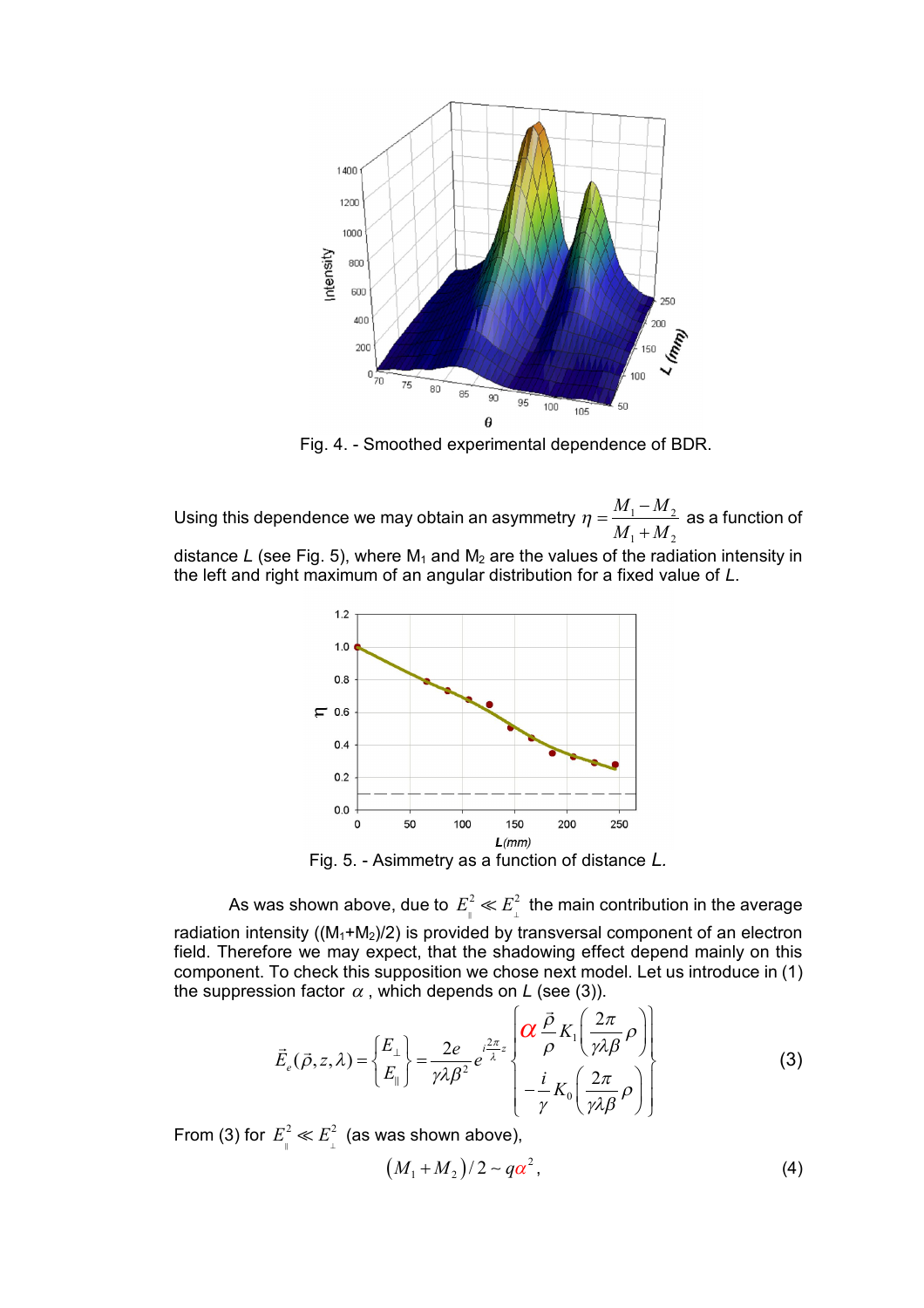where *q* is proportional factor. Using (3) we may calculate asymmetry as a function of  $\alpha^2$  (solid line in Fig. 6). On the other hand, using data from dependence shown in Fig. 4 and taking into account (4) we can obtain the experimental dependence of the measured asymmetry on  $\alpha^2$  with accuracy of proportional factor *q* , which is undefined. We may found this factor performing the fit of the experimental data to theoretical dependence by factor *q* .The doted line in Fig. 6 is the fit of the experimental data to theoretical dependence.



Fig. 6. - Dependence of the asymmetry on the suppression factor  $\alpha$ . Dots are the experimental points. Solid line is the fit of the theoretical dependence to experimental data.

We can see a good agreement between theoretical calculation and experimental results. It is therefore concluded that the model where the longitudinal component of relativistic electron field does not depend on distance between screen and BDR target is in a good agreement with experiment. In contrast the dashed line in Fig. 6 corresponds to the case when transversal and longitudinal component of electron field are shadowed proportionally.

From the above reasoning it is clear that longitudinal component of electron field does not shadowed in interactions with absorbing screen.

## Acknowledgment

This work was partly supported by the warrant-order 1.226.08 of the Ministry of Education and Science of the Russian Federation and by the Federal agency for science and innovation, contract 02.740.11.0245